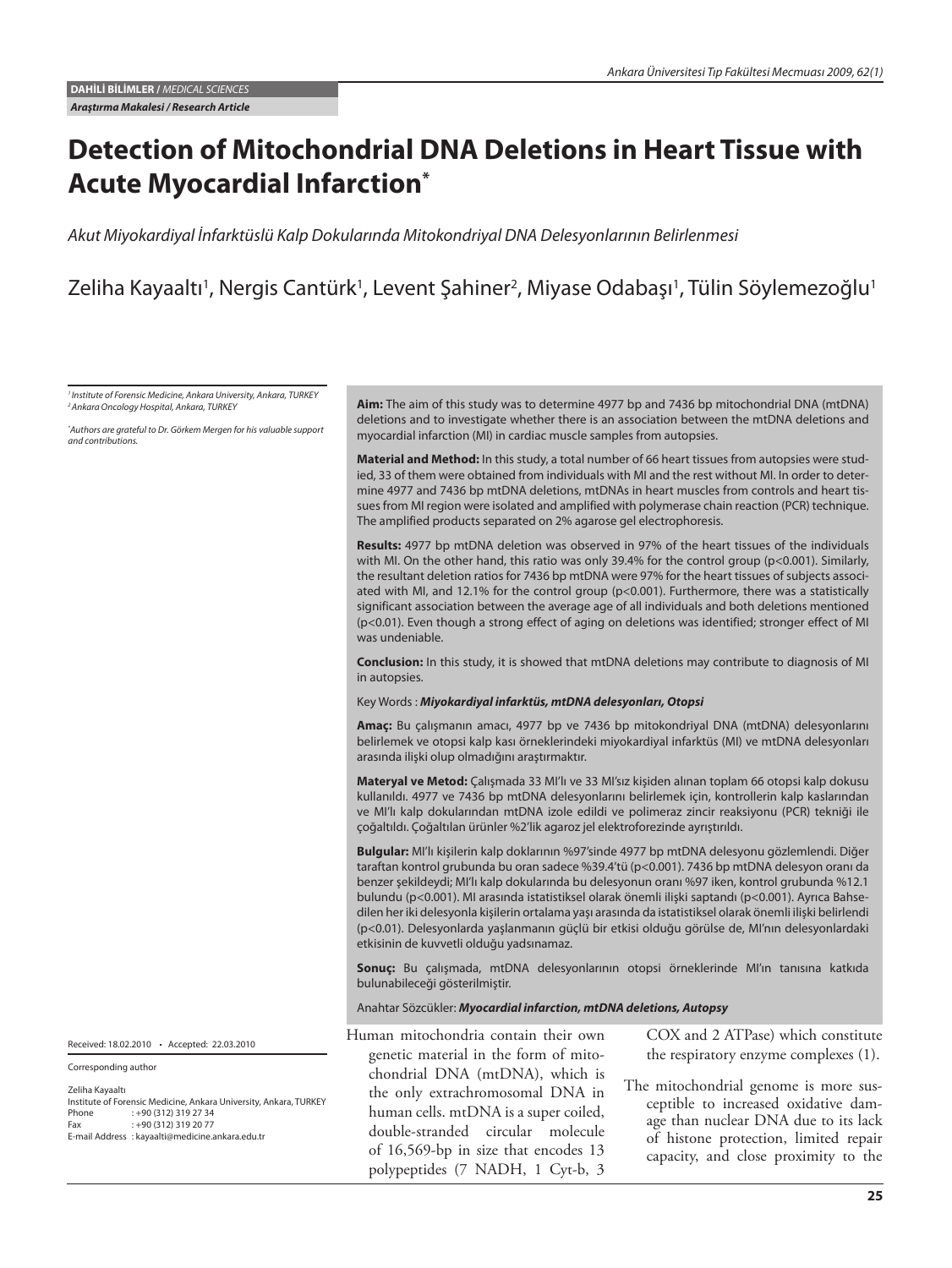electron transport chain (2). Mitochondria are not the only major site of energy production in the cell, but also the major intracellular source of reactive oxygen species (ROS) and free radicals due to electron leakage from the respiratory chain. The free radicals cause peroxidation of membrane lipids, accumulation of oxidized dysfunctional proteins, and increased mtDNA damage. Especially impaired functions of energy dependent tissues such as heart are affected by mitochondrial dysfunction (3). The increased generation of reactive oxygen species is associated with mitochondrial damage and dysfunction in the failing heart, mtDNA defects may thus play an important role in the development and progression of myocardial failure (4). The accumulation of mtDNA mutations and oxidative damage is potential contributor to human diseases, such as age-related pathologies and cardiovascular disease (5). The most studied common mitochondrial DNA deletions are 4977 bp and 7436 bp mtDNA deletions (Figure 1). 4977 bp mtDNA deletion is detected at high frequencies in various tissues from aging humans as well as in ischemic myocardium (6). Also a significant accumulation of 4977 bp mtDNA has been demonstrated in the atrial tissue of patients with clinical atrial fibrillation (7). Some studies have documented the presence of mtDNA 4977 deletions in cardiac muscle from patients suffering from coronary atherosclerotic heart disease (8,9).

Myocardial infarction is defined as myocardial cell death due to prolonged ischemia. Cell death is categorized pathologically as either coagulation or contraction band necrosis, or both, which usually evolves through oncosis, but can result to a lesser degree from apoptosis. After the onset of myocardial ischemia, cell death is not immediate but takes a short period of time to develop. It takes 6 h before myocardial necrosis can be identified by standard macroscopic or microscopic postmortem examination (10). This may sometimes have considerable medicolegal importance, especially when cardiac diseases have been considered to cause a traffic or other accident and



**Figure 1.** Schematic presentation of mitochondrial wild type genome and common deletions (4977 bp and 7436 bp mtDNA deletions).

- in some criminal circumstances (11). It is very important to reach the exact diagnosis and many authors work on this issue especially for early stages of myocardial infarction (12,13).
- The aim of the present study was to clarify the relationship between mtDNA deletion and acute myocardial infarction (MI) in cardiac muscle samples from autopsies.

## **Material and Method**

In this study, we examined 66 heart tissues from autopsies, 33 of them obtained from individuals who had died because of MI and the rest from individuals died due to noncardiac cases (control group), all in the range of 25-89 years of age. All samples were stored at -20 °C until the analysis. The samples were acquired from The Council of Forensic Medicine, Ministry of Justice, Ankara. All of the autopsy cases were from the same ethnic and geographical origin, living in the Central Anatolia region of Turkey. A small questionnaire for gathering the demographic information was given to the family

or relative of each autopsy cases. Only Turkish subjects were included in the study. The study design was approved by Ankara University Faculty of Medicine Ethics Committee (approval No: 121-3212 in 2007). Autopsy heart tissues were stored at -20 ºC before the analyses and autopsies were performed in accordance with the principles of The Declaration of Helsinki.

## **DNA Extraction**

Total DNAs were extracted from 25 mg heart muscles from controls and heart tissues from MI region by "Qiagen DNA Mini Kit" according to the method recommended by the manufacturer.

#### **Determination of 4977 bp and 7436 bp mtDNA deletions**

In order to determine 4977 and 7436 bp mtDNA deletions, the regions were amplified with polymerase chain reaction (PCR) technique using the F1- R1, F2-R2 and F3-R3 primer pairs as performed in the previous study (14).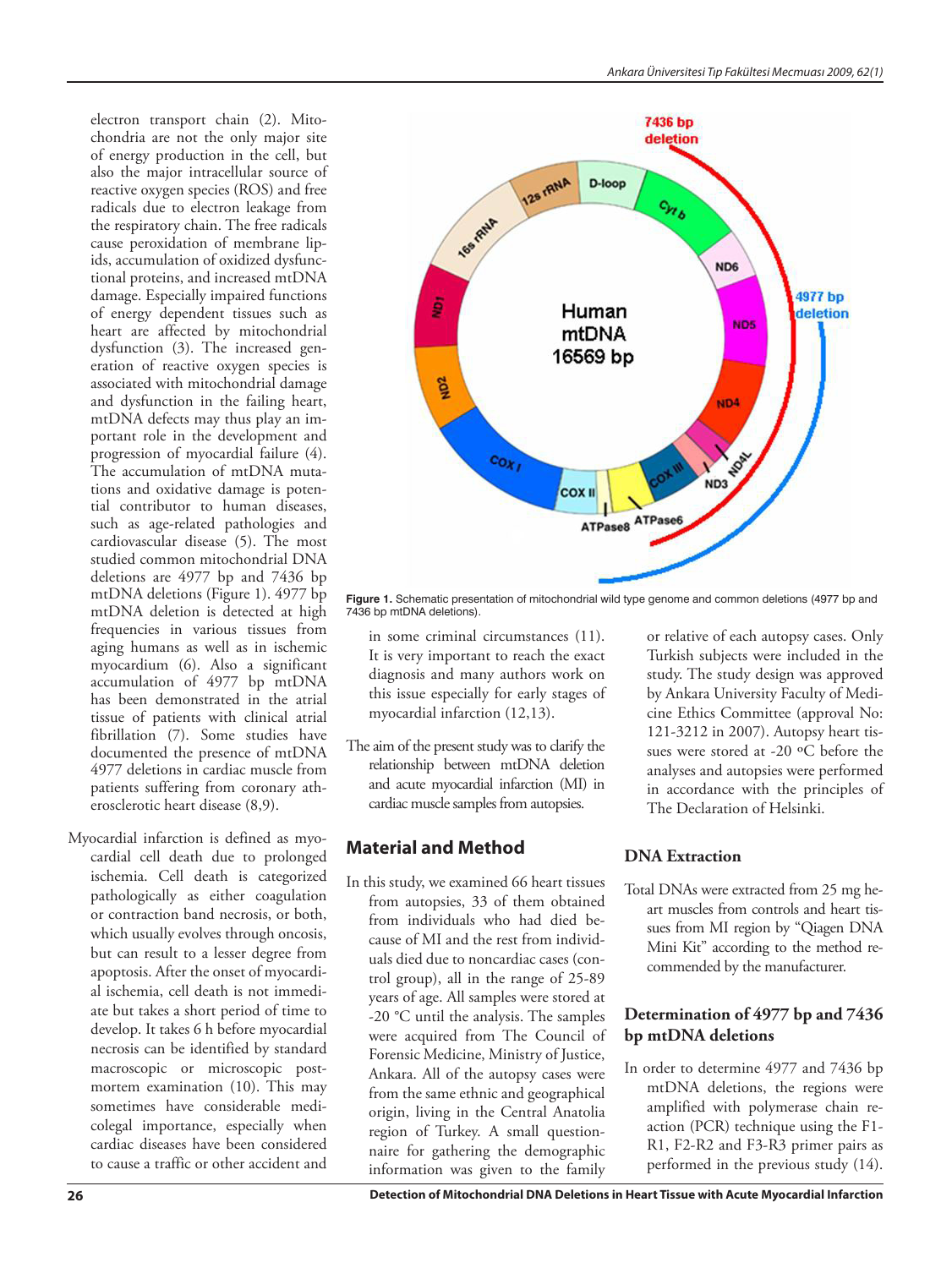675 bp, 423 bp and 508 bp oligonucleotides were produced in the presence of total mtDNA, the 4977 bp dmtDNA and 7436 dmtDNA, respectively (Table 1). The polymerase chain reaction products were separated on a 2% agarose gel electrophoresis, visualized by ethidium bromide staining under an ultraviolet illuminator, scanned and photographed using Syngene Monitoring System (Figure 2).

Amplification was carried out on a Techne Tc 512 PCR System in a 50 µl reaction mixture containing 200 µM of dNTPs, 10 pmol each of forward (F) and reverse (R) primers, 1 U Hot Star Taq DNA polymerase (Qiagen),

1 X PCR buffer (Qiagen) and 100 ng DNA. The PCR cycling conditions consisted of an initial denaturation step at 94 ºC for 5 min, followed by 33 cycles of 94 ºC for 30 s, 55 ºC for 30 s, 72 ºC for 30 s, and final extension step at 72 ºC for 10 min.

### **Statistical Analysis**

Fisher's exact test was used for categorical variables to compare the differences of mtDNA deletions in with and without MI groups. Differences of mtDNA deletions among the age groups were assessed with one way anova technique. All statistical procedures were carried



**Figure 2.** Representative gel image of 4977 bp and 7436 bp mtDNA deletions. **M=**100 bp ladder;

**Lane1=** PCR products for 7436 bp mtDNA deletion (508 bp).

**Lane2 and Lane4=** PCR products for 4977 bp mtDNA deletion (423 bp).

**Lane3=** PCR products for total mtDNA (675 bp).

out by the Scientific Package for Social Sciences (SPSS), version 16.0, Statistical analysis software. Values of p less than 0.05 were considered as statistically significant.

# **Results**

4977 bp mtDNA deletion was observed in 97% of the heart tissues of the individuals who had died because of MI whereas this ratio was only 39.4% for the control group. Similarly the resultant deletion ratios for 7436 bp mtDNA were 97% for the heart tissues of the individuals who had died because of MI, and 12.1% for the control group. There was a statistically significant difference between myocardial infarction and both deletions mentioned (p<0.001) (Table 2). Furthermore, a significant association was also found between the average age of control and patient group with 4977 bp and 7436 bp mtDNA deletions. It was determined that the mean ages of the control group with 4977 bp and 7436 bp mtDNA deletions were 70.15±8.88 and 77.50±9.04 respectively. On the other hand, the mean ages of the individuals without these deletions were 54.30±10.34 and 58.21±11.03 (p<0.001 and p<0.01, respectively). Also same statistical significant relation was found in the acute myocardial infarction patients. (Table 3)

# **Conclusion**

It is well known that up to 200 different deletions in the mitochondrial genomes are detectable in postmitotic tissues. However, among these 200, the

| <b>PRIMER</b><br><b>PAIRS</b>  | <b>PRIMER SEQUENCES</b>                                           | Size of the PCR product<br>amplified from mtDNA with<br>the length mutation (bp) | Aim of this PCR                         |  |
|--------------------------------|-------------------------------------------------------------------|----------------------------------------------------------------------------------|-----------------------------------------|--|
| F1-R1                          | F1: 5'-GGAGTAATCCAGGTCGGT-3'<br>R1: 5'-AATGATGGCTAGGGTGACTT-3'    | 675                                                                              | Determination of the<br>total mtDNA     |  |
| F <sub>2</sub> -R <sub>2</sub> | F2: 5'-GCCCGTATTTACCCTATAGC-3'<br>R2: 5'-GGGGAAGCGAGGTTGACCTG-3'  | 423                                                                              | Determination of the<br>4,977 bp dmtDNA |  |
| F <sub>3</sub> -R <sub>3</sub> | F3: 5'-CTCTAGAGCCCACTGTAAAG-3'<br>R3: 5'-GTTGAGGGTTGATTGCTGTAC-3' | 508                                                                              | Determination of the<br>7436 bp dmtDNA  |  |

**Table 1.** Oligonucleotid primers used for PCR amplification of the mtDNA with 4977 bp and 7436 bp mtDNA deletions.

*Zeliha Kayaaltı, Nergis Cantürk, Levent Şahiner, Miyase Odabaşı, Tülin Söylemezoğlu*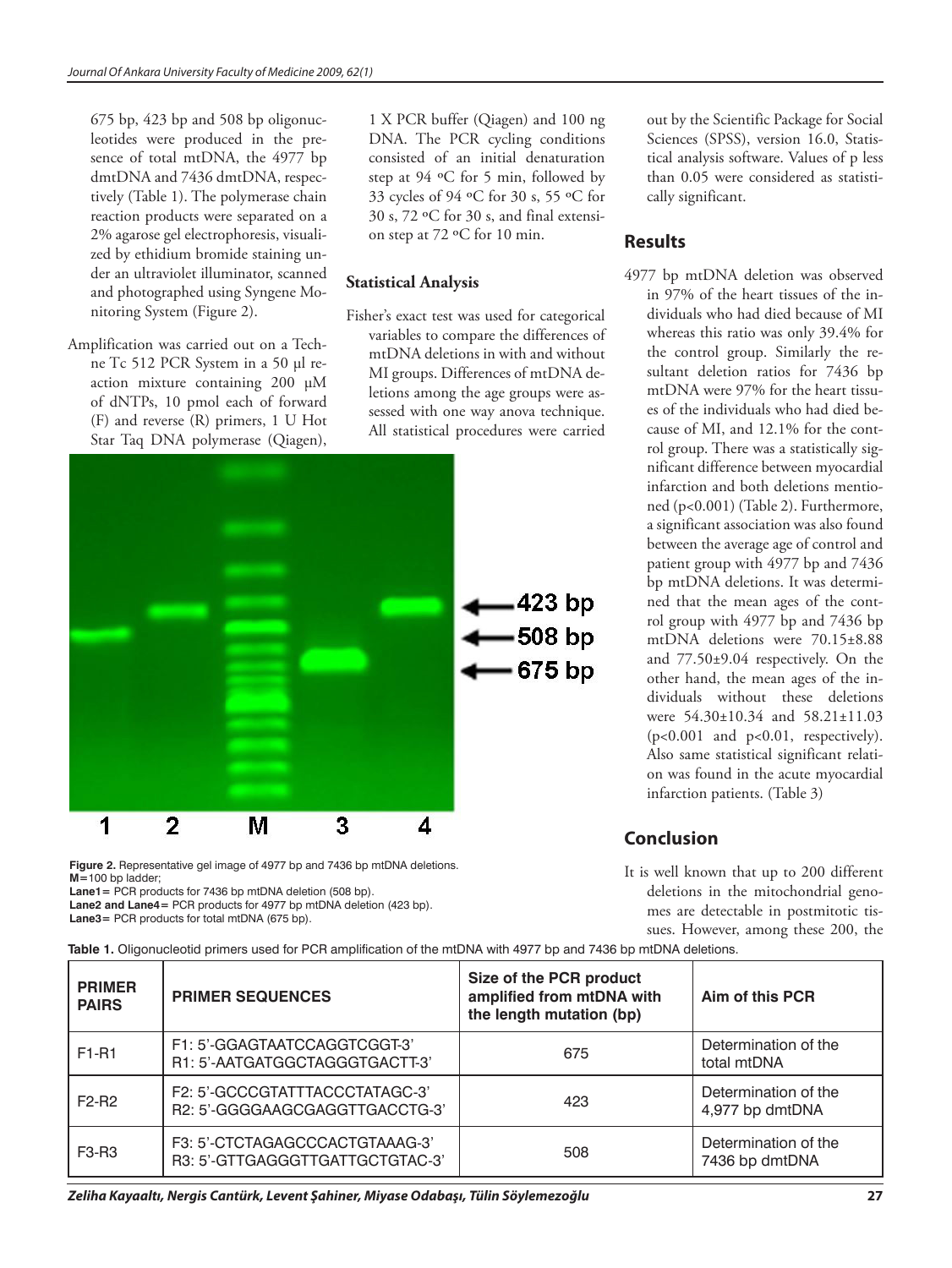|                                       |    | Mean Ages±SE      | <b>DELETIONS</b>       |    |           |                        |    |       |
|---------------------------------------|----|-------------------|------------------------|----|-----------|------------------------|----|-------|
| <b>SAMPLES</b>                        | N  |                   | 4977 bp mtDNA deletion |    |           | 7436 bp mtDNA deletion |    |       |
|                                       |    |                   |                        |    | $+$ %     | ٠                      |    | $+$ % |
| <b>Acute myocardial</b><br>infarction | 33 | $61.58 \pm 18.21$ | 32                     |    | 97        | 32                     |    | 97    |
| <b>Control group</b>                  | 33 | $60.55 \pm 12.45$ | 13                     | 20 | 39.4      | 4                      | 29 | 12.1  |
| D                                     |    |                   | P < 0.001              |    | P < 0.001 |                        |    |       |

**Table 2.** The frequencies of occurence of 4977 bp and 7436 bp mtDNA deletions in acute myocardial infarction and control groups.

**Table 3.** The association between the mtDNA deletions and mean age of individuals in control and acute myocardial infarction groups.

| <b>SAMPLES</b>                  | <b>DELETIONS</b>                         |                          | N  | <b>MEAN AGES</b>  | <b>Minimum</b> | <b>Maximum</b> | p         |  |
|---------------------------------|------------------------------------------|--------------------------|----|-------------------|----------------|----------------|-----------|--|
|                                 | 4977 bp<br>mtDNA                         | $+$                      | 13 | 54.30±10.34       | 26             | 72             |           |  |
| <b>Control group</b>            |                                          | $\overline{\phantom{a}}$ | 20 | $70.15 \pm 8.88$  | 52             | 89             | P < 0.001 |  |
|                                 | 7436 bp<br>mtDNA                         | $^{+}$                   | 4  | 77.50 ± 9.04      | 67             | 89             | P < 0.01  |  |
|                                 |                                          | ۰                        | 29 | $58.21 \pm 11.03$ | 26             | 77             |           |  |
| <b>Acute</b>                    | 4977 bp<br>mtDNA and<br>7436 bp<br>mtDNA | $^{+}$                   | 32 | $62.72 \pm 17.25$ | 27             | 89             |           |  |
| myocardial<br><b>infarction</b> |                                          | $\overline{\phantom{a}}$ |    | 25                | 25             | 25             | P < 0.05  |  |
|                                 | 4977 bp<br>mtDNA                         | $^{+}$                   | 45 | $64.87 \pm 15.58$ | 27             | 89             |           |  |
| <b>TOTAL</b>                    |                                          | $\overline{\phantom{a}}$ | 21 | 52.90 ± 11.94     | 25             | 72             | P < 0.01  |  |
|                                 | 7436 bp<br>mtDNA                         | $^{+}$                   | 36 | $64.36 \pm 17.11$ | 27             | 89             |           |  |
|                                 |                                          | $\overline{\phantom{a}}$ | 30 | 57.10 ± 12.42     | 25             | 77             |           |  |

most studied common mitochondrial DNA deletions are 4977 bp and 7436 bp mtDNA deletions. Most studies showed these mtDNA deletions were important contributors to ageing and degenerative diseases. The age-related increase of the common mtDNA deletion is not universal, but clearly tissuespecific and different organs or even different areas of the same organ accumulate these deletions at different rates (15). Pathological mtDNA deletions are associated with ultrastructurally abnormal mitochondria; mitochondrial DNA defects reduce the specific mitochondrial enzyme activity levels and change the mtDNA integrity (16). Consequently, the accumulation

of abnormal mtDNA contributes to the progression of mitochondrial diseases and heart failure (17).

The threshold for mutation and deletions in mtDNA causing symptoms varies between tissues, being lower in those tissues that are post-mitotic, highly metabolically active and dependent on oxidative phosphorylation for energy production, such as the heart muscle, brain, skeletal muscle etc. (18). The threshold level varies not only between tissues but also between different types of mutation. It has been demonstrated threshold level for mtDNA deletions is 60%. Most pathogenic mutations are heteroplasmic; if they were homoplasmic, they would often be lethal (19).

- In forensic medicine, sensitive biochemical markers for the post-mortem diagnosis of acute myocardial infarction are needed. When the deleted mtDNA reaches the threshold level of 60-80%, the cell functions will be affected. However, when this ratio is homoplasmic, it will be lethal for the cell. In order to evaluate the mtDNA deletions as the biomarker for the MI diagnosis, it might also be better to determine heteroplasmic ratio quantitatively (20).
- In our study, mtDNA deletions investigated and it has been showed that the result may contribute diagnosis of MI in autopsy specimens.